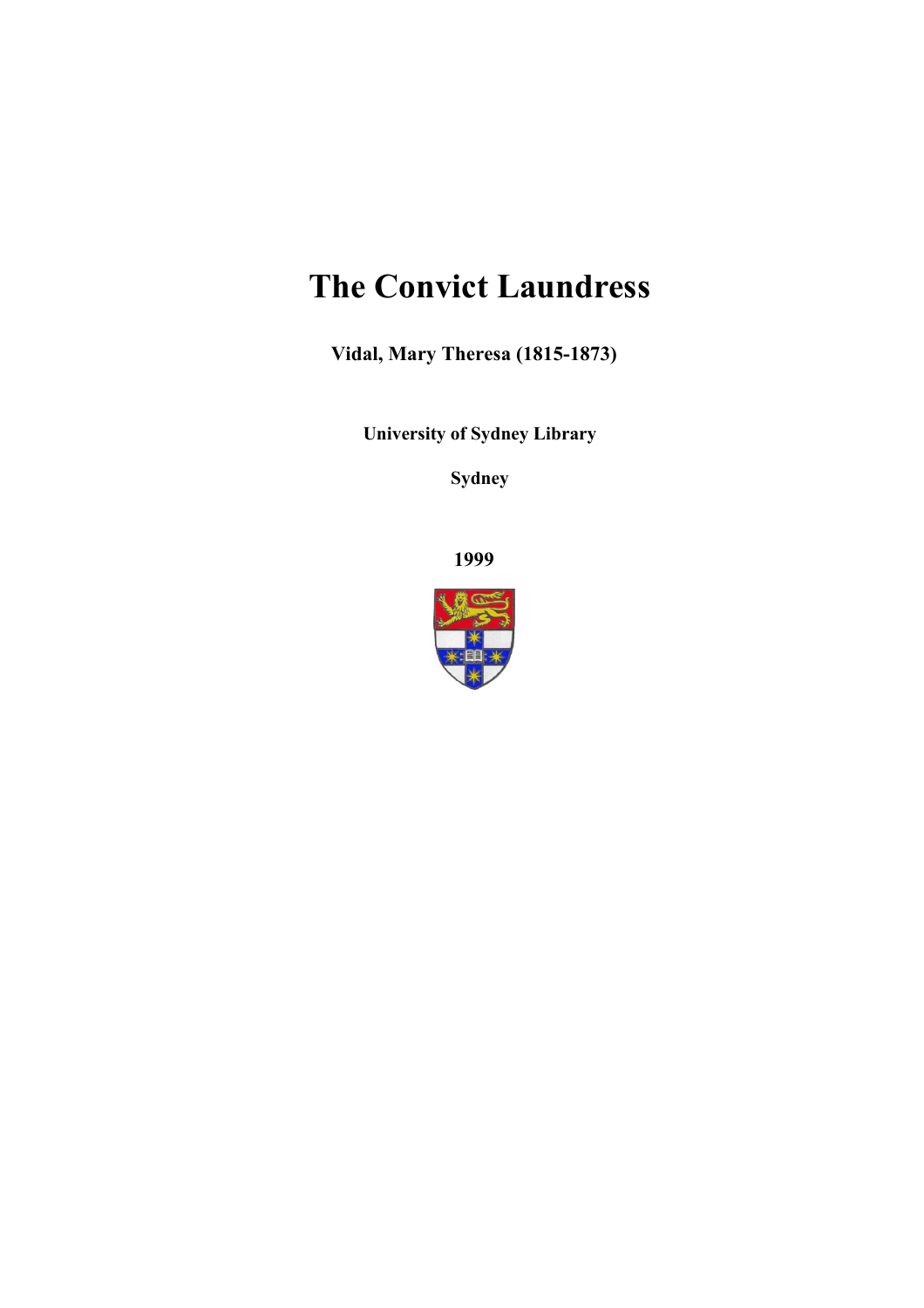#### **http://setis.library.usyd.edu.au/ozlit**

 © University of Sydney Library. The texts and Images are not to be used for commercial purposes without permission

#### **Source Text:**

 Prepared from the print edition of Vidal's Tales for the Bush, published by Francis and Rivington London 1852

 All quotation marks retained as data All unambiguous end-of-line hyphens have been removed, and the trailing part of a word has been joined to the preceding line.

First Published: 1852

*Australian Etexts short stories women writers 1840-1869 prose fiction*

**8th February 1999** Creagh Cole Coordinator Final Checking and Parsing

### **The Convict Laundress**

**From: Tales for the Bush (1852)** 

**London** 

**Francis and Rivington** 

**1852**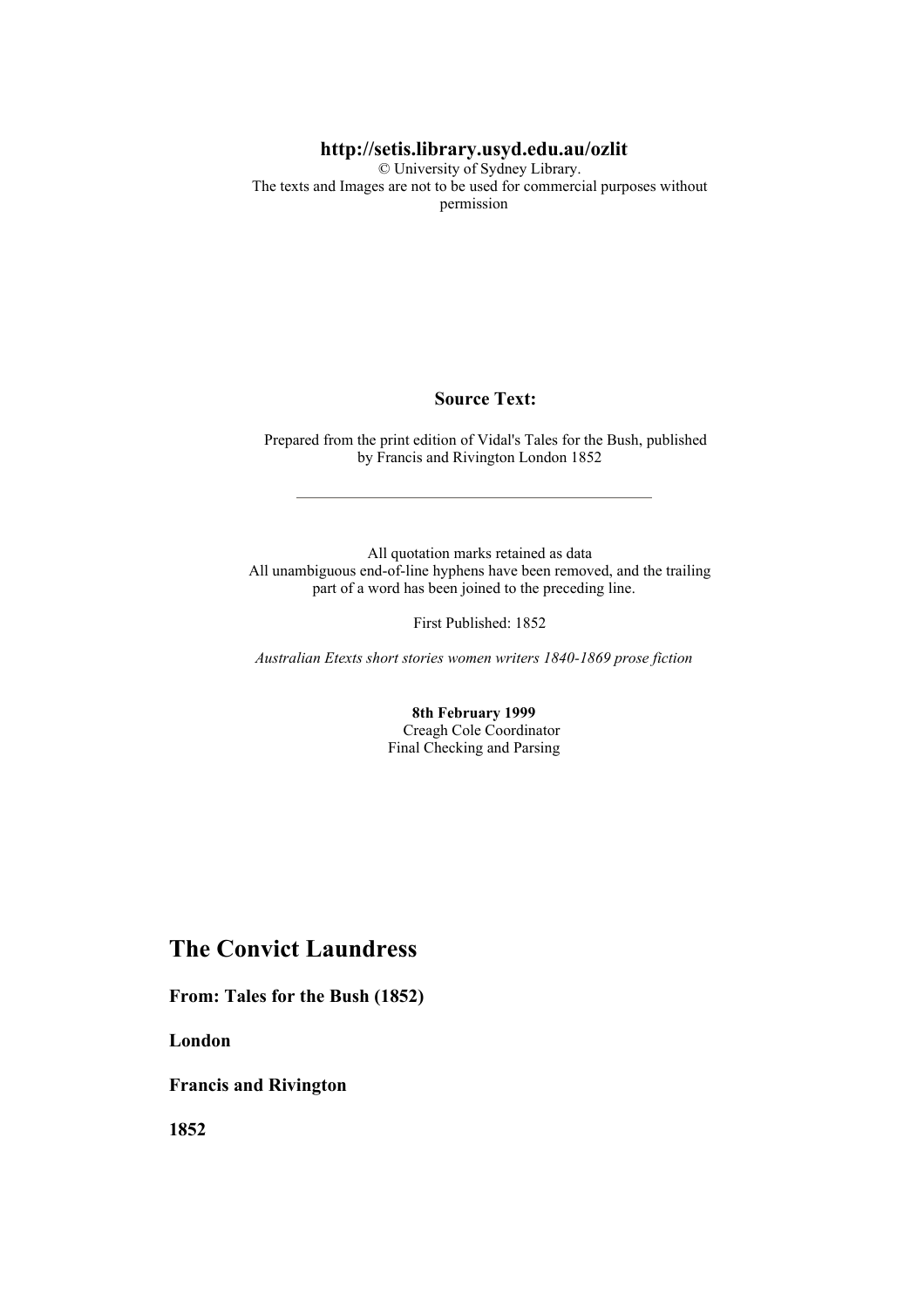## **The Convict Laundress**

 It was a bright, clear day — how bright, how blue, and how clear, none but those who have been out of the British isles can understand. It was Christmas day; but instead of frost and snow, and cold, and leafless trees, and blazing fires, there was intense heat, and the trees looked, as they always do in Australia, a dingy blueish tint, but still full of leaf and blossom: and here and there, where marks of cultivation peeped through the interminable forest or bush, there were strips of the brightest green maize, refreshing indeed to the eye, and contrasting pleasantly with the brown grass, and the tall white trunks of the gums. The house, or rather weather-boarded cottage, was four or five miles from the settlement, where there was a wooden church. Thither the family had repaired on this morning. There was but one service, for the clergyman proceeded to another congregatation eight miles beyond. There had been beef and plum pudding for dinner, the government men, or convicts, partaking in the Christmas fare; and there were thoughts of those far away, and many a lingering regret for the old associations of the season. Yet as the evening breeze sprung up, and stirred the gums and acacias, and breathing through the cottage refreshingly cool, the spirits of all rose, and with one accord they went out into the forest at the back of the house. The merry voices were echoed round and round, and I could see the farm-servants and working men as they strolled under the trees. Every one being out, I went to the back, to see that all was safe. There was a large waste piece of ground with the men's huts, the stables and barn, and nearer the house stood the kitchens and store. Two or three dogs lay about, the poultry were busy picking up their food, and a pet cockatoo came jumping up to my side, begging for a bone in its peculiarly unharmonious voice. As I stood, feeling rather lonely, I heard a dull, melancholy noise; it came from the kitchen. I thought every one had been out: I listened again. Yes, it was from the kitchen, and it was certainly some one in grief: heavy sobs and a low moaning formed a strange contrast to the distant sounds of mirth and merriment!

 On approaching the kitchen I found one of the servants, a convict, leaning on the table — a solitary, heart-broken creature! Hour after hour, day after day, did that woman work, and often till late at night, and never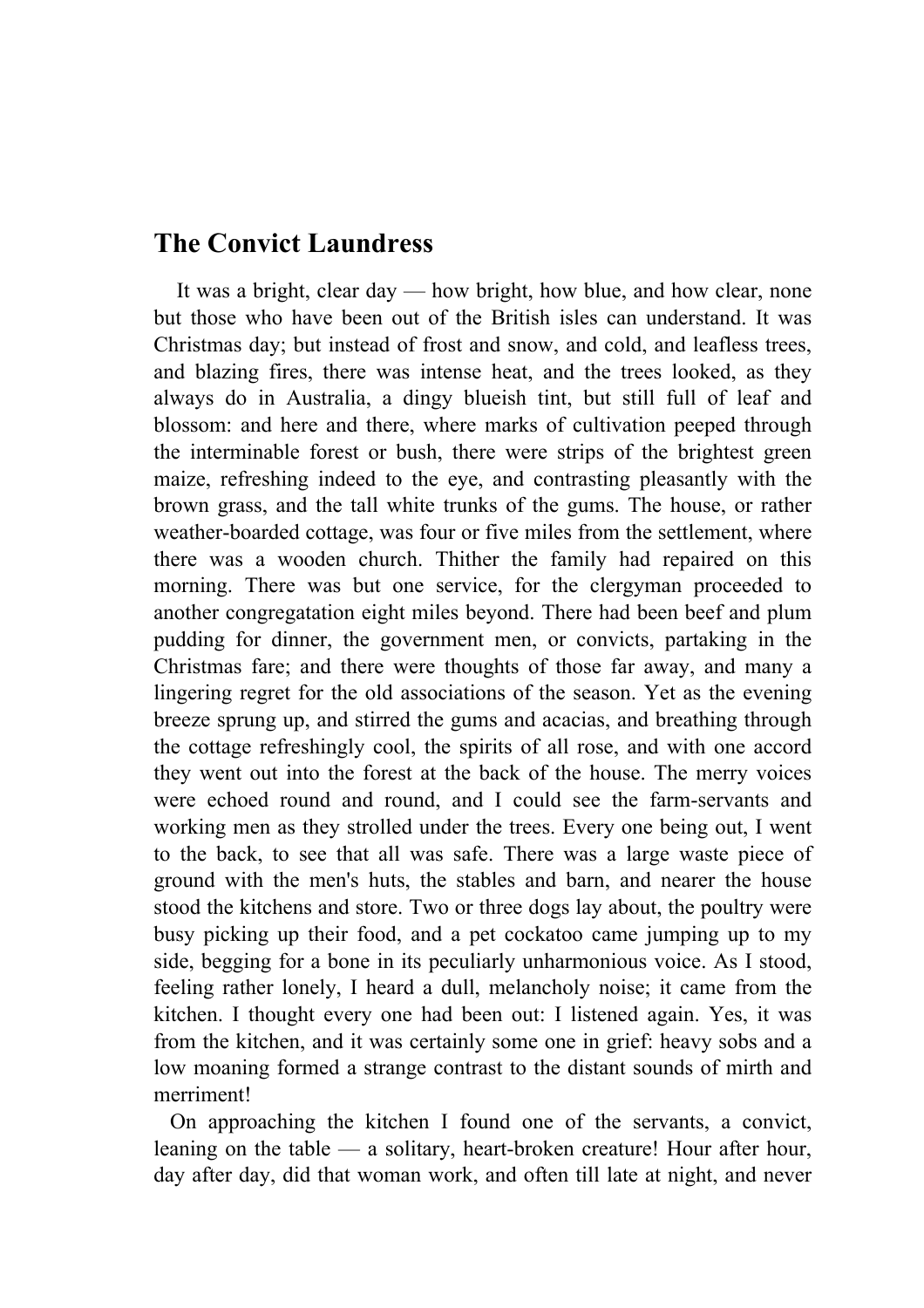was there more faithful or more devoted service than hers. Was there a trouble, or an ailment, or an extra job, it was, 'Go to Grace Allen.' Did the children want a string, or a stick, or a cake, or a kind word — Grace was there. Early and late she was at her washing-tub, or bestowing dainty care on all the old clothes that came from England, because she said she knew 'the Missis set more value on them than on any thing new.' There was the poultry which throve doubly after they were given into her charge. Early in the morning, with light and gentle step, did she stand with a cup of coffee, made with the utmost care, because she knew 'the Missis was used to it at home.' Late at night she was there to see if all was right; and after an absence from home, Grace was sure to be the first to spy the horses, and to fly to the slip-rail with 'You're kindly welcome back, your reverence; you're kindly welcome home, ma'am, and the children are well, the jewels!'

 Slight of figure and of graceful form was Grace, and there was every mark to show how pretty she once had been. There was a refined and graceful turn in every feature and limb; but she was no longer young, her hair was growing grey, her eyes were hollow, and her cheeks sunken; and now, as she raised her pale face on hearing steps, what a withered, crushed expression was there! She had been glad to let them all go out, and leave her to weep alone. Nor was it only the thoughts of her kindred, her children, her old home, which oppressed her heart; Grace was under a deadly bondage, worse than that of being a convict; there was sin as well as sorrow, and the bright blossoms of her love, her faithful clinging heart, were weighed down, crushed, soiled! From time to time I heard all her history, and for three years tried to save her, but in vain. The following sketch will not, I think, be without interest to others; and it is a pleasure, mingled as it is with deep pain, to recall her words and vivid descriptions, though they must lose their freshness from inability to give them in her own Irish phraseology: and while I do not hide her faults, I cannot help lingering awhile on that devoted, unselfish love which battled to the last with her infirmities, which survived the wreck of her happiness, and was permitted to comfort and interest those to whom she was assigned in that far-off land, Australia.

 One evening, just before sunset, a young woman was seen leaning on a stile; she was dressed after the manner of an Irish household servant, and there was a certain air of coquettish pleasure as she glanced at her wellturned fair arm, and neat foot and ancle, then looked anxiously over the fields, or timidly back towards the house — a handsome building, standing on beautiful ground, surrounded with every thing that denotes the residence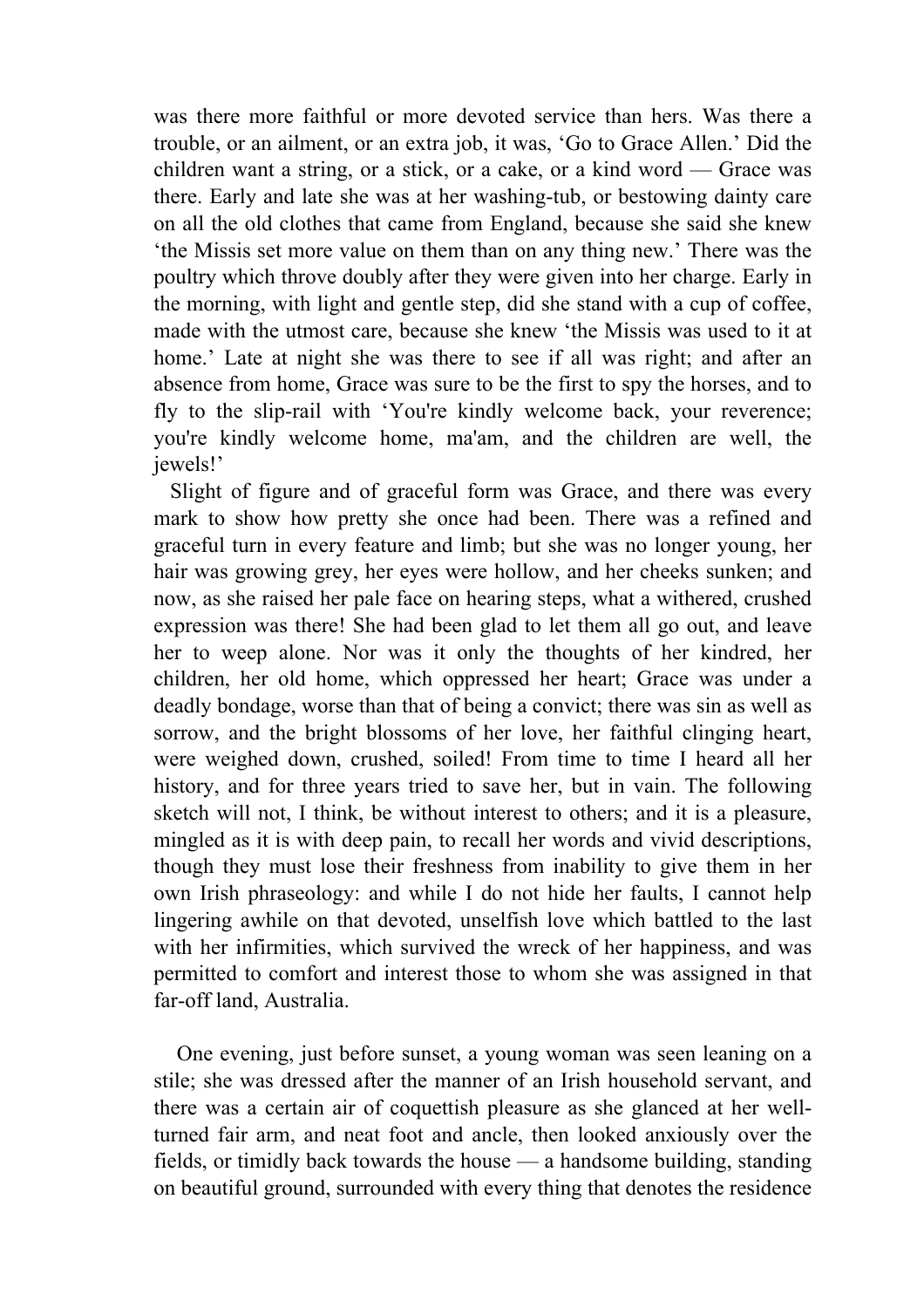of a wealthy squire. The substantial chimneys sent up their columns of smoke, while lights might be seen glancing in the long row of windows in front. General Montgomery had company that day; and full of fear lest she should be wanted, had Grace M'Lean stolen out, after giving a final polish to the spare beds and tables, in the hope of meeting her English lover. A long sigh escaped her as the moments flew by and he did not appear. At last there was a whistle, which made her blush and smile, and in another moment he was at her side; and passing his arm round her waist, he led her on by the hedgerow, for a stroll, as he said, in the lovely evening.

 "Well then, Grace, when I return you'll consent to the marriage, I suppose? I've spoken for the cottage, and I have some planks seasoning, to knock up as neat a table as I'll answer for it will please even your particular fancy."

 Grace smiled, then said, "No, William I am only come to say good bye and it can't be. You must just forget me, for it can't be."

"Did you speak to your lady?"

 "And that I did, ashamed as I was about it; and you know I told you what she would say, good lady as she is. She says I have no right to marry a heretic; and I should work on, as my mother did before me, and not give up to fancies, young as I am. That's what she said, William; and you know my brother Michael is all against it; so indeed, William, I just came to tell you so, and I'm waiting at the house, so I can only have a word or so with you."

 "That's what she said, is it? Then you may tell her, Grace, my darling, that you have no occasion to work on till you're old, for that I have enough to marry decently upon, and can work as well as any one; and as for your religion, can't you be a Catholic, and go to mass and confession all the same? Never a word will I say against it, though I see no sense in it at all. For that matter, I hope I'm honest, and never did any thing to be ashamed of, and I go to church sometimes, because my parents, good souls, did so before me. But I'll never hinder you from doing what you like. And the priest, Grace, Father Donaghan, sure he didn't forbid it?"

 "Ah, no, William! because he had the hope I should be the means of bringing you round; and that's why he let Katie marry a Protestant: but you know, William, there's small chance of that with you and me. I'm not the one to lead you, and you're not the one to be led."

 "Led, Grace! I'll promise to go to your chapel two or three times a year. As to being a Catholic, that I shouldn't like; because, as I said before, my father was Protestant, and his father and his father's father; but I can't see the great difference not I! and if you were to pray to all the saints in the calendar, I wouldn't complain. So give up your arguments, Grace, which you will never get me to agree to. Ah, Grace! think of the nice little cottage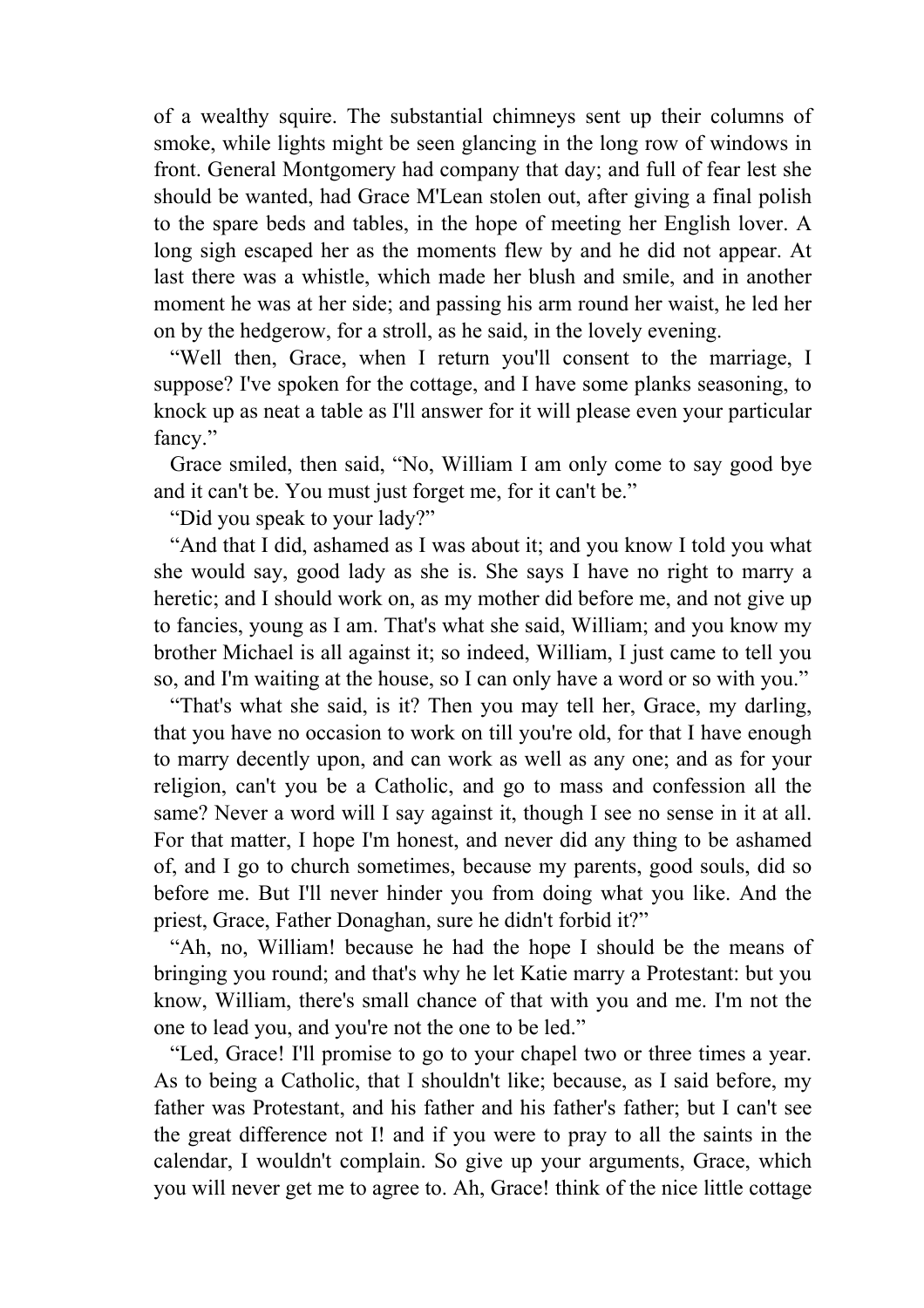and the regular work I've got, and the old mother nigh at hand."

 Grace did think of it; and she thought too of him, the handsome English carpenter, about whom every girl in the village was talking; and as she thought, as she listened, her mistress's warning and advice fell away, like snow in sunshine. Grace had left the house, undecided what answer to give him; wishing to do right, but willing to be reasoned out of it; so after a few turns up and down, with drooping head and blushing face, she gave her promise to be William's wife, and it was settled that when "the family" went over to Bath for the lady's health, then should be the wedding. William was going to Dublin on business, and was to be absent some weeks, so this was a farewell meeting. They lingered on, till the large clock at the Hall made Grace start, and then they parted. She ran swiftly to the shrubbery, hoping she had not been called for — and from that hour the balance was struck.

 Heavily it weighed downwards, and its weight was the world. From that time Grace thought more of pleasing William Allen than her mistress whom she had served from a child, more than God!

 She loved him with a fond, proud, devoted love, and she sacrificed all for him. Her mistress's displeasure — her mother's sorrow — her brother's anger — it failed to touch her; her heart was shielded from all and every thing; there was but one thing in the world for her. Her eye was bright, her steps firm, her voice clear and merry.

\* \* \* \* \*

 Grace made an excellent managing wife. No cottage was cleaner or more tasty, no meals so well cooked. No man turned out so neat and well dressed as William. The rent was always paid, and all things prospered. Grace worked hard; but as evening came, she never failed to be at the garden paling to catch the first look, and if it was fine, they had their evening stroll.

 No woman, as she afterwards said, was ever half so happy; alas for the blossom which had no root, and which the first wintry storm crushed to the ground for ever!

 The M'Leans were a proud family. The mother had been in General Montgomery's service from childhood, and to the last day of her life considered their word as law to her and hers. Her family turned out well, and all were prosperously settled — the eldest, Michael, was established as a pork butcher, and had a large business, chiefly in salting pork down for shipping. M'Lean's mark on a cask was considered sure warrant that the meat was good. Many a sailor drank his health on the broad seas, while enjoying the well-cured pork which was branded in Michael's name.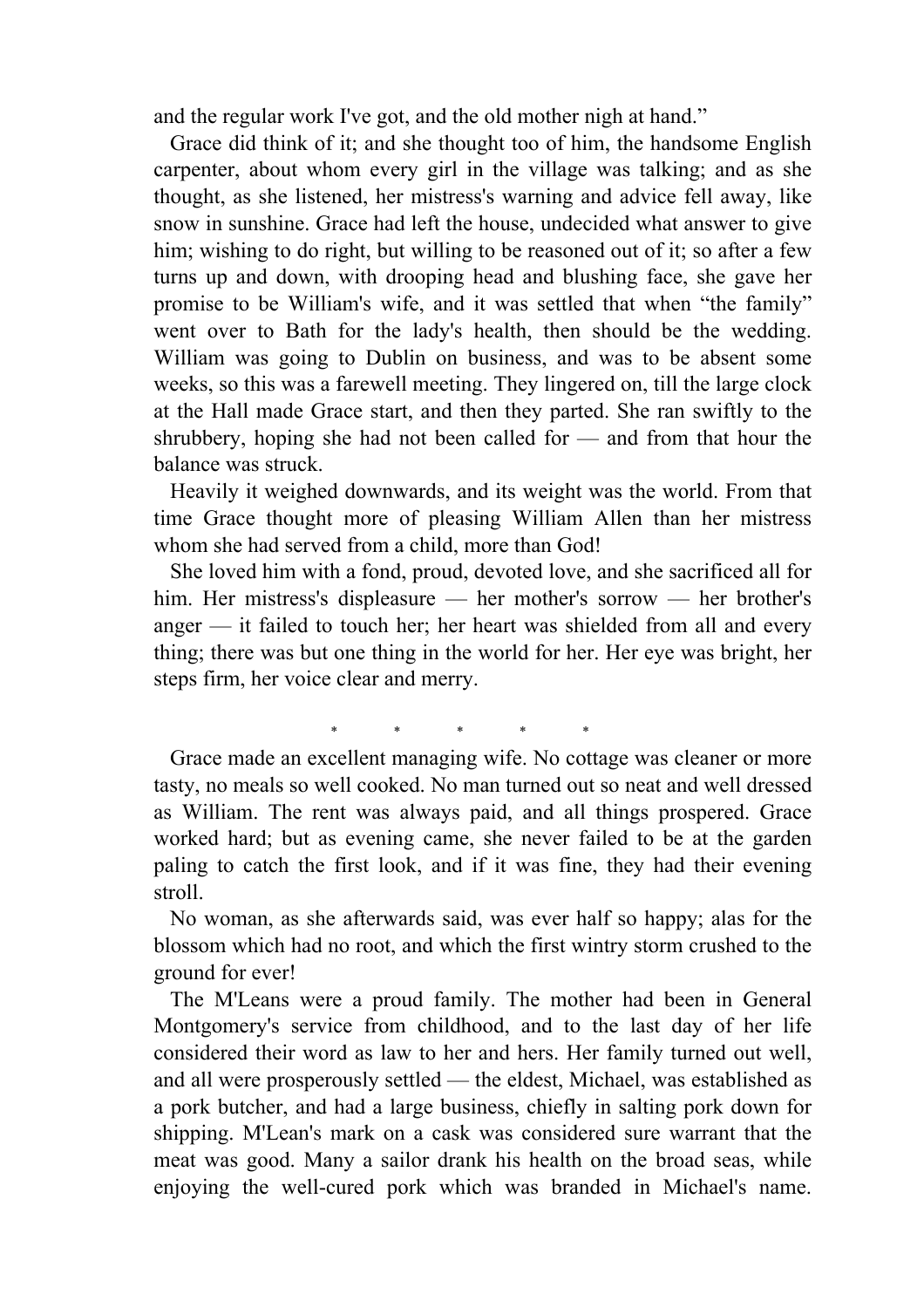Michael was "well to do" in the world, and looked up to as the head of the family. He was wont to boast, with a satisfied smile, that none of their stock had ever been known to darken a jail door for generations back, and they were one and all a thriving, "rent-paying family." When his youngest sister, Grace, bestowed her heart and hand on "handsome Willie," as he was often called, Michael frowned. He did not like her marrying an Englishman or a Protestant; he knew nothing of William, except that once, on some rejoicing, he had been the worse for liquor and got into an Orange row; and this was a bad prospect, as Michael sagely observed, for whiskey was the curse of Ireland, and as *his* family had always held up their heads and kept out of this bad habit, he did not like the match.

 It was with no little pride that Grace, as years passed on, could tell her brother that they were still above the world; that the pig and the garden paid the rent, and that William's earnings were counted into her own hand every week; and even Michael could not forbear smiling at the curlyheaded, pretty boy, whom Grace always brought with her. Her eldest child, "her jewel," who, as she in after years said, with quivering lips and tearful eyes, "had something above common in his airs, and any one would have taken him for a real gentleman." The old mother's cottage was very near Grace; she was skilful in growing and drying herbs for the use of chemists and doctors, she lived to a great age, and on her death-bed she solemnly warned her daughter not to give up her religion, or be slack in her prayers: she said God had prospered her, and she hoped this would bind her the more to Him in gratitude. Grace trembled, for something whispered at her heart that she had forgotten the Giver in the gifts bestowed. She shed a few tears of sorrow by her mother's side, but they were hastily wiped away, and all her best attention was devoted to smoothing her mother's last hours; and never was there a gentler nurse than Grace! But alas! her mother's instructions in the best way of plaiting frills, and in the use of herbs for medicinal purposes, were more remembered and practised than all her other advice. Perhaps old Mrs. M'Lean's own example had tended to this. Of what avail are good words, unless we practise what we advise? However it was, Grace went on her way, making a devoted wife and mother. She set up her household gods and worshipped them, and they fell at last, and then there was none to help, none to answer!

 Several years of bright prosperity had Grace; her wedded life was as little marred by clouds as is possible in a world of trial. One of her girls was taken into a respectable family, to be brought up as a servant; the other was apprenticed to a dressmaker; her son was still at home, and it was her pride and delight to give him "learning;" he was quick and clever, and wrote as "fair a hand as any one in all Ireland."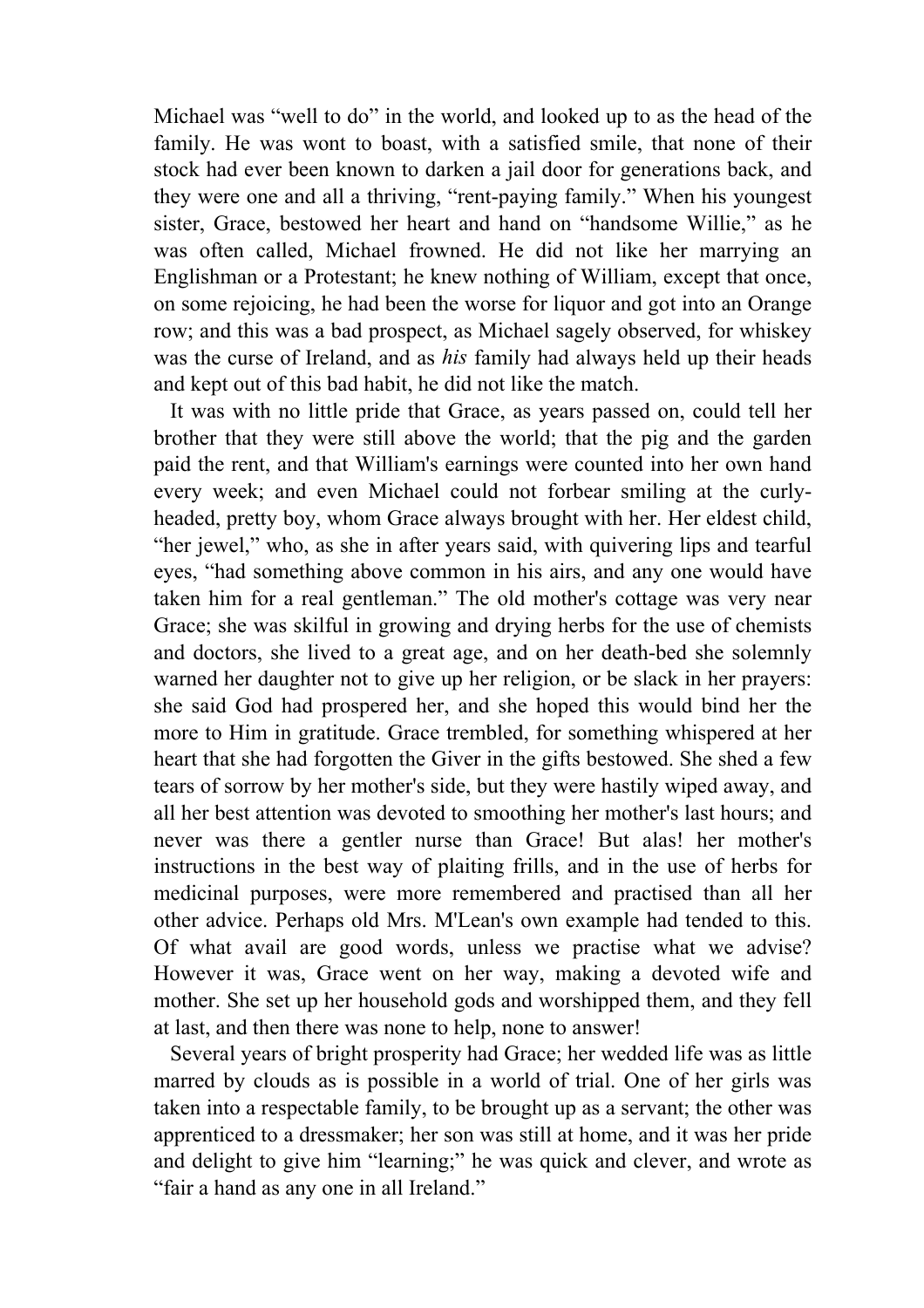There was the comfortable, pretty little cottage, furnished by William's own handy work, its clean sanded floor, white window curtain, its bright kitchen utensils, and its cheerful old clock; there was the cow, and the pigs, and the poultry all thriving. Roses, and honeysuckles, and jasmine covered the walls, the garden beds had no weeds, and furnished many a dish of vegetables for their own eating, besides bringing in many a penny from market. "Vanity of vanities! all is vanity!"

 Grace had gone to market, and had brought home a good round sum, which she smiled over as she thought of showing it off to William when he came home. She looked at the clock, and almost wondered he had not returned, then she prepared supper, and strolled about the garden, and found her seeds had made a great spring: there was something else to show William! Why does he tarry?

 Grace is laughing and joking with her boy in the garden, little dreaming of what goes on a mile away.

\* \* \* \* \*

 William was engaged in building a house; he had climbed to the top to place something, when one of his fellow-workmen called out, "have a care there, Allen, steady!" But before the last word of caution was uttered, there was a tottering of the beam on which William stood, then a crash, a heavy fall, a suppressed groan from the bystanders — Grace was a widow!

 The body was raised and carried into a neighbouring house, but no medical aid, no care could bring back life. Every one knew Grace, and every one knew what she would feel. No one was willing to be the bearer of such news. At length one of the men, one of William's comrades, said he would step down and prepare her. He had been a constant visitor at the cottage; none knew better than he did what this blow would be, and as he walked along, he considered what he could do to help and comfort the widow, and long did he meditate as to how he should break the truth to her.

 When he had reached half-way, and was crossing the road towards a stile which led to a short cut, he saw Grace herself coming towards him.

 She called out, "Where's William?" but he stood still and made no answer. Presently she was close to him, repeating her questions.

 "God help you, Grace!" was all he could utter, and she staggered against the stile, and held it, for she saw something dreadful in his face.

 "Speak man, if you wouldn't kill me!" — and he did speak! — What happened after that Grace never knew. It was all a blank — a frightful dark blank. When she became conscious she found herself in her own bed, with an old woman, a kind neighbour, sitting by her. This woman, Patty as she was called, now rose and brought something in a glass to Grace, begging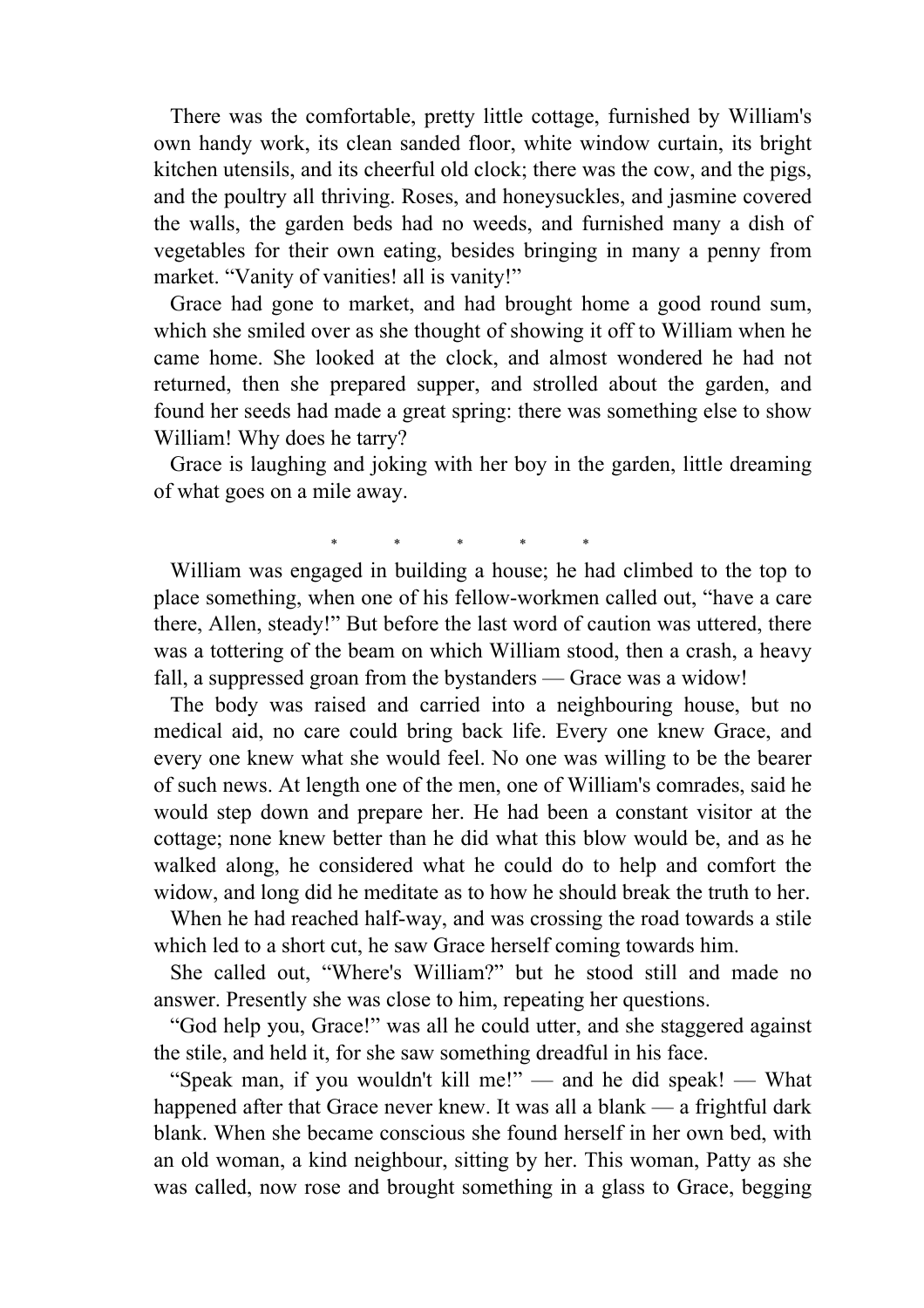her "to take a sup, 'twould comfort her," and Grace did so, and then she asked questions, and Patty answered. Grace heard that the funeral was then taking place; that her brother Michael, and her son, and a great many others were there, and Patty assured her that no one could have a more decent funeral or any thing nicer, and then added such scraps of comfort and condolence as she could think of, and begged Grace to "take heart and rouse herself." This Grace could not do for a long time, and, at last, when she left her bed a wasted, stricken woman, she wandered about her home and little garden more like a ghost than a human being, or she sat in a corner, with eyes fixed on vacancy, and moaned, and said she was "a desolate, forlorn, creature; she had nothing to live for." She tried to pray, but could not, it was all confusion and misery, and not one thought of comfort was there, turn which way she would. It was then that her son stood before her, and spoke gentle words, which, as she afterwards said, "was the first relief she had, and she cried, which seemed to cure the deadly pain at her heart." Her son, and he was like his father in form and face, bade her be comforted, for that he was now old enough to do something for himself, and that he dearly loved her, and she must keep up for his sake.

 Grace stroked his curly hair, and, still weeping, looked at him, and at last said, "Sure, and you're your own father's son, and your very words are his." And from that hour all her energy and love was given to him. To work and toil to get him into a creditable situation was her one object.

 She strove to banish thoughts of the past, she put away any vague and dreamy ideas which had arisen in the dark hour for "a more convenient season." She must work now!

 It seemed indeed as if the poor mother's trouble was repaid; her son was steady, good, and clever, and through Michael's interest he got a situation with some shipping agents at Belfast.

 It was with pride, yet with heart-sorrow that Grace saw him dressed in his best, a good suit of clothes which she had got for him; his little box packed, and with a stick in his hand, ready to commence his journey. Long did the last bright smile live in her heart, and the last wave of his hat as he left the garden, and his "God bless you, mother." How often did it return in the lonely nights, and the weary days; and in after years, in a foreign land, she would wake out of sleep and listen, for that voice seemed to speak to her by night and day.

 Cheerful letters reached Grace very often from her son, saying that he was a favourite with his employer, and should soon be promoted, and receive wages enough to support her as well as himself; and he always ended with entreating her not to "slave and toil," for his only wish was to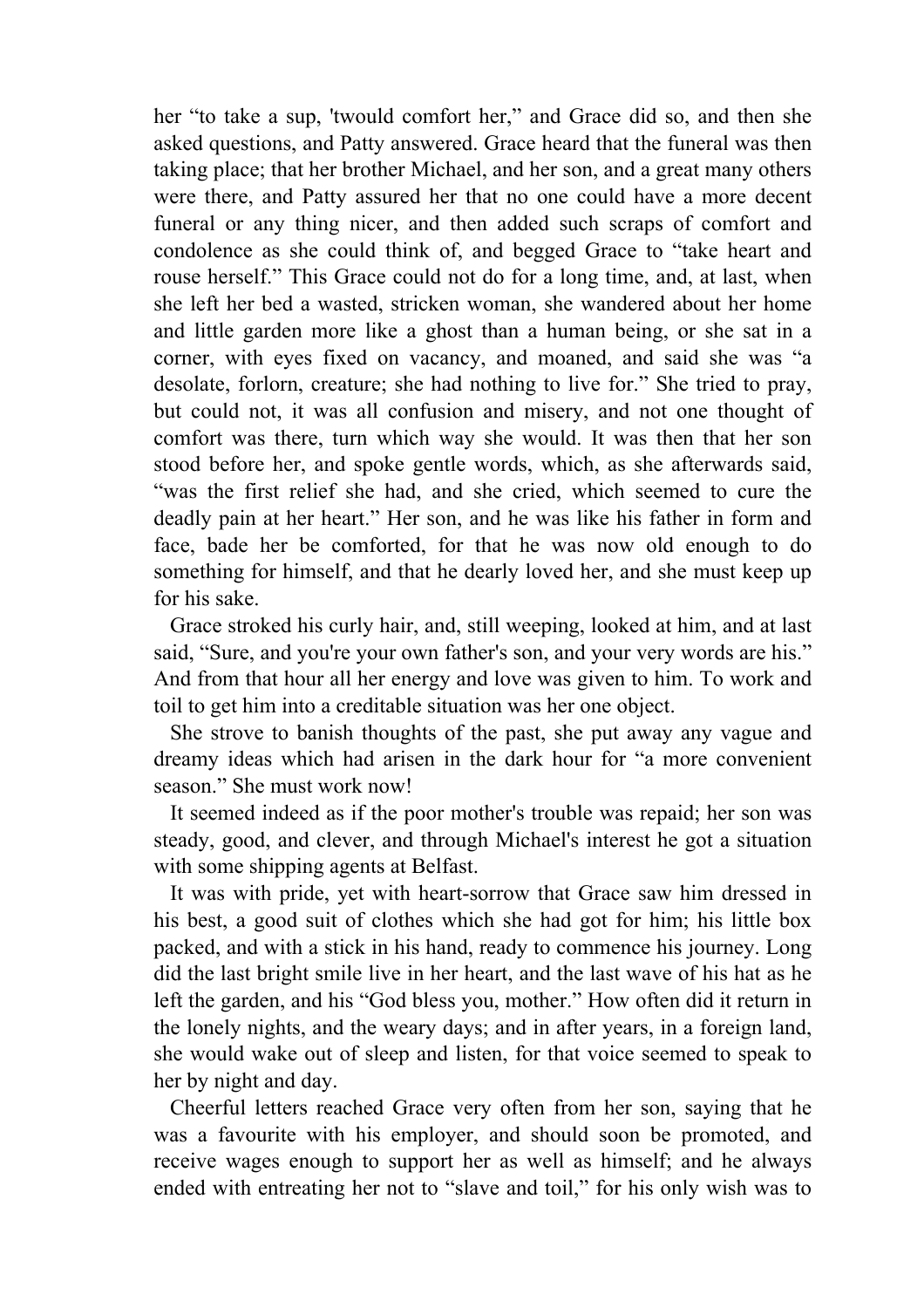do every thing for her. But it was not Grace's nature to be any thing but busy. Hers was an active, energetic mind, and she was very clever at many things. No one could excel Grace at mending china, or glass, or even saucepans; no one understood how to manage fowls and turkeys like her; no one contrived to make so much butter from one cow, or get so much from their garden. Her daughters were doing very well, but she always owned that her chief love was bestowed upon the son. One day Michael brought word that William had been trusted with some important business, and had been sent to England by the agents.

"What, across the water!" said Grace.

 Michael laughed, and told her not to look so frightened,. that he was all right, and she ought to take it as an honour, and a great compliment, his being chosen, young as he was.

 "Very true," Grace said; yet she sighed, and all that night, as the wind rolled in the chimney, she thought of the stormy sea, and all she had ever heard of shipwrecks, and she tried to pray for a safe return. Very uneasily Grace passed the next few days; she could not go on with her usual employments steadily, but was restless and anxious. She always declared that she had a foreboding that misfortune was at hand, — and yet it came like a shock! Michael brought a letter from the merchant's head clerk — he was drowned — fell overboard when engaged in some frolic, and was drowned! This time Grace did not lose her senses. She sat upright in her chair, she did not shed a tear; but she shrieked aloud in her agony, and her own wild voice startled her. Michael was alarmed, and called in Patty, and they strove to reason with her, they entreated her to calm herself, but she said that it was as if she had a raging spirit within her, and for many days "the breeze among the trees sounded in her ears like a hideous howl, and the blessed sunshine was worse than the darkness." There was not a shadow of comfort any where; they spoke of God and resignation, but she shook her head; the pain was more than she could bear, and when she lay down in bed, she fancied that she saw her son's body floating on the waves, calling her to come; then she would rush out into the air with throbbing head, and nothing relieved her; she could not cry, she could not sleep. Patty at last persuaded her to swallow a cordial and lie down, and then a heaviness came of her, though it was not sleep, but it seemed to quiet her, and she called for more;— it drowned the grief.

 And this was the first coil of the rope which afterwards so tightly bound Grace.

 Days passed in alternate agony and stupefaction; and then one morning, when she was all alone, and Patty was gone back to her own home, Grace determined to go to Belfast herself, for she craved for further tidings, and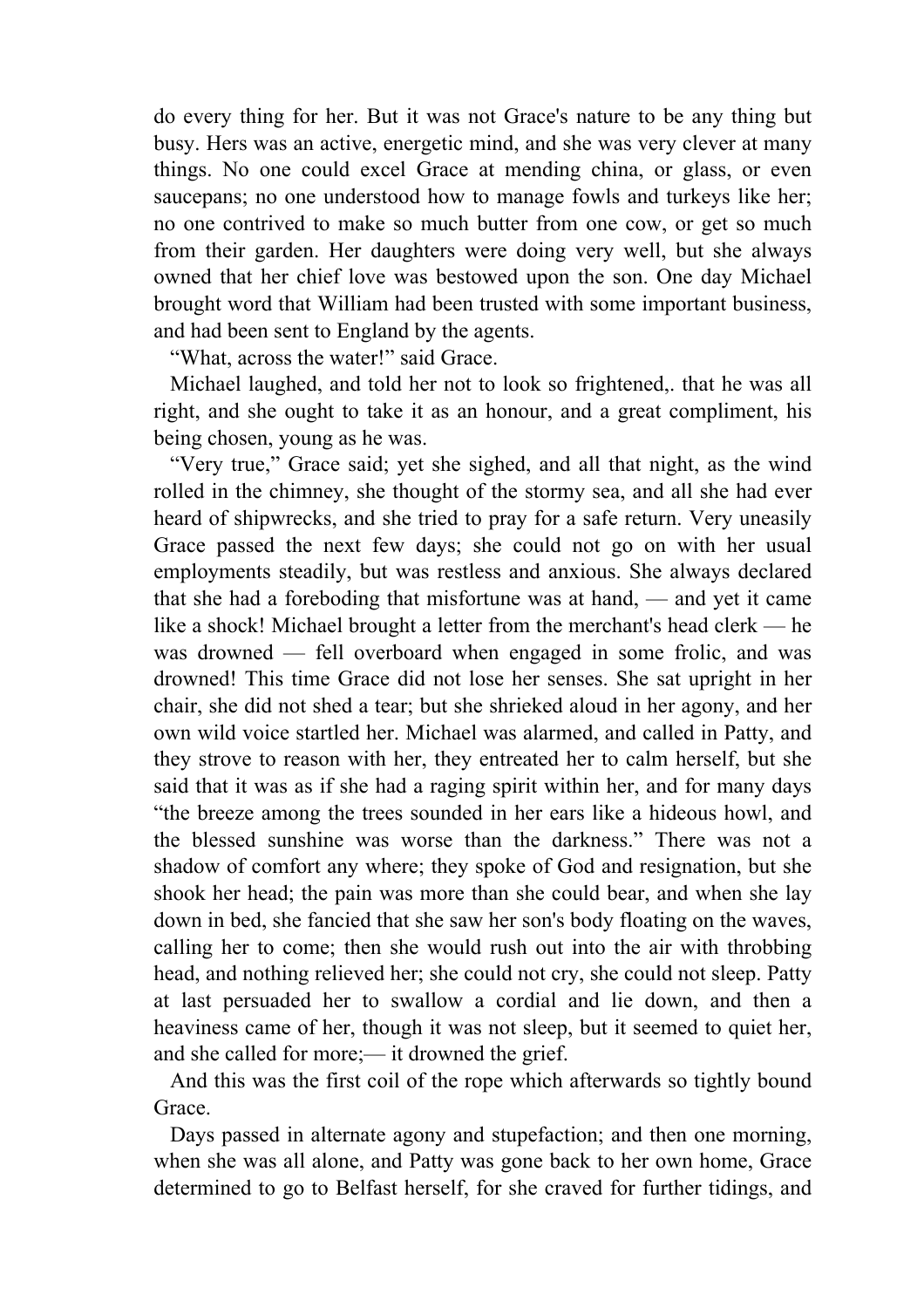she wished to get everything that belonged to her son. She was glad. Patty was away — she wished to go secretly, why she did not know, but she made up a small bundle of linen, locked up the cottage, hanging the key in a particular spot over the door; and, looking on all sides to see if any one were in sight, she set forth for her long journey. Weak and worn as she was, excitement kept her up. She staid at night at a small pot-house on the road, and by the afternoon of the second day she reached Belfast.

 When she was fairly in the streets, a stranger not knowing where to go, faint and tired, her heart failed her, and she wished she had never come. She stopped to look about her, and seeing a woman standing outside a small shop-door, she asked her what was the name of the street, and then where Messrs. Panton and Co. lived. The woman said, 'Oh! a great way off,' and proceeded to describe the way; but poor Grace felt she could not take many steps more. 'Could you tell me of a decent and quiet lodging to be had any where near?' said she. The woman said there were several. She herself had a tidy little bed which she often let, and charged low for it: she was a widow, she added, and glad to do anything to turn a penny, for she had four small children to maintain.

 Grace sighed. 'You're tired: come, step in, and take a cup of tea; sure you've come a long way seemingly.' Grace followed, and agreed to take the small room which was to let, while her business kept her in Belfast.

 Mrs. Cady was active and civil, and very talkative. She told Grace that she sold cotton and lace, and tapes, and pins, and such like things; and sometimes she got a little washing, but it was hard work to make both ends meet, and she had found it a world of trouble, whatever others did. Grace's miserable looks struck Mrs. Cady, and when she heard she could not sleep, she advised her to take the least 'drop of whiskey' just as she stepped into bed: she had found from experience how good it was for sorrow. Grace did not refuse, and she too found that it 'drove off the pain and brought sleep.'

 Mrs. Cady's girl shewed Grace the next day to Messrs. Panton and Co., where she heard many particulars about her son. As she said, they were very kind, and gave her all that was due to him and his clothes, and spoke very handsomely of the lad.

 How her fingers trembled and her heart beat as she folded and unfolded the shirts, the waist-coats and neck-cloths; but very few new things were added to this old stock. 'No,' as she said afterwards with glistening eyes but quivering lips, 'he was saving money for his mother; he never thought of himself, it was for me, — for me!'

 Could her brother or any of her old friends have seen Grace at this time, they would scarcely have recognized her to be the same person. All her activity, her spirit was gone. She sat staring vacantly out of window, or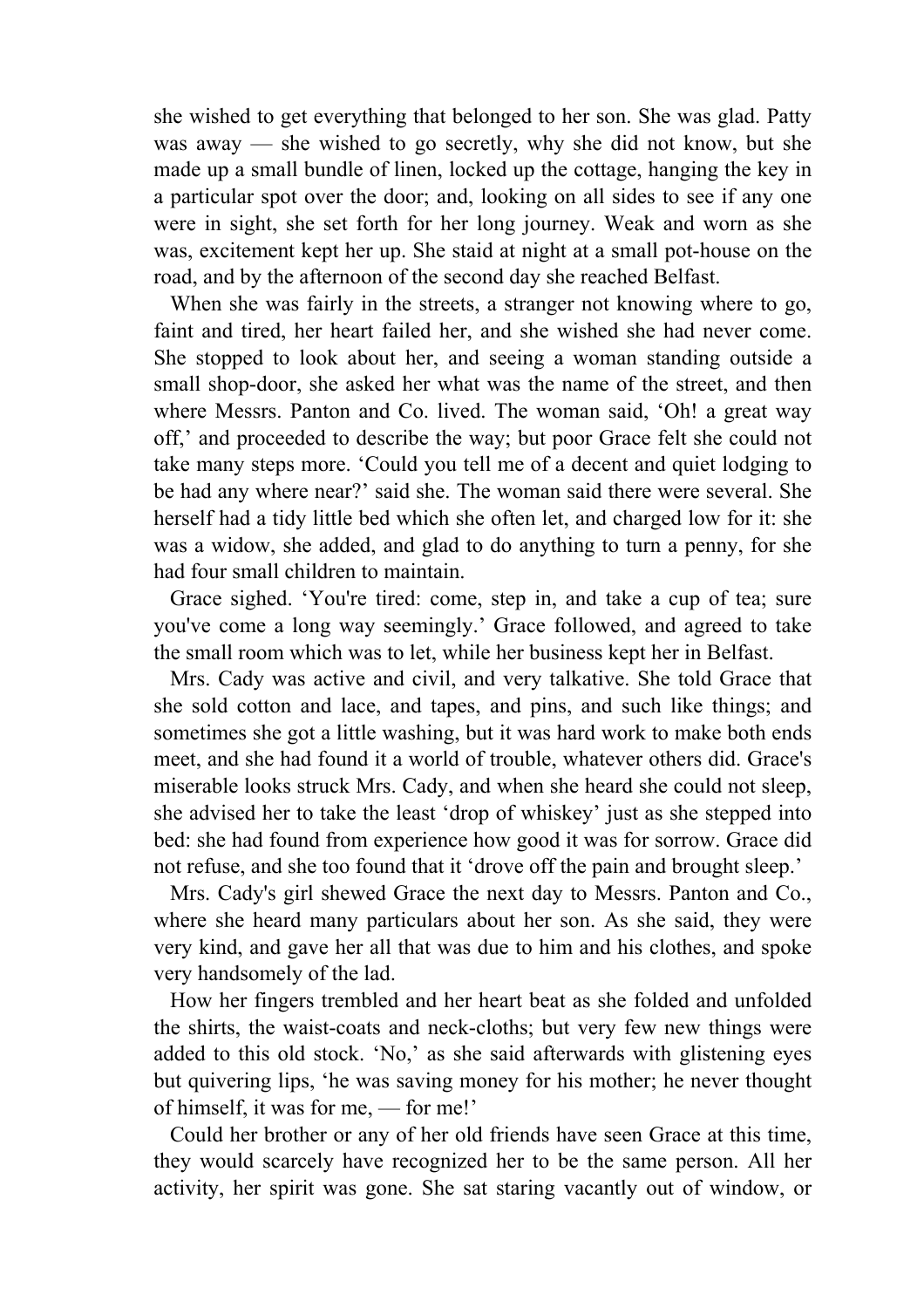moved about the room in feverish restlessness: her person was uncared for and neglected, she did not mend her clothes, she sat in dirt rather than sweep a room or dust a table.

 Mere animal energy, even long practised habits, will fail us under a stunning blow. The most buoyant spirit will sink at last, and woe to us, if, like poor Grace, we have no other support at hand. The tempter, it is said, lurks in glittering scenes, in prosperity, in wealth, in fulfilled happiness. He also hovers over the dim room of agony. He has his weights with which he seeks to crush the bleeding heart.

 Mrs. Cady persuaded Grace to remain on where she was for a while: she coaxed and flattered her, and tried to tempt her to eat and to drink; her cordials and her drops were often offered and accepted to still the beating and aching of the heart. She was not pressed to pay for her lodging, but by degrees she was persuaded into investing a small sum in the shop, and at last to take a passive share in the concern. Mrs. Cady was sharp and talkative; Grace doubted her, as she afterwards said, yet she was glad to be led. She shrank from returning home, or from any exertion, and she looked for the evening, the unlocking the corner cupboard, the long-necked bottle, and the dead, heavy sleep which followed, as she had once looked for an approving smile from her husband.

 One morning, heart-sick, miserable, feverish and heavy-eyed, Grace stood at the door leaning over that part of it which was shut. Many persons passed;— carriages and beggars, nurses and children, and men going to their work. Shrill cries, laughter, buzzing and rattling, all mingled in confusion, and she looked out on the bright sunshine, and thought of her forsaken home — the little garden. No one had sought her, no one cared a pin for her, she thought. Did they think she had drowned herself in the river! what, if she were to return and find the cottage occupied? The thought roused her. 'I wouldn't like to give it up to ruin — but I hav'n't the strength; if I had, I could pay the bit of rent by washing, and I'd like to die in the old place!' And she shuddered as she thought of a last illness and Mrs. Cady's sharp face over her pillow. She remembered one night feeling a hand under her head, and seeing in the dim light Mrs. Cady's confused face; from that hour Grace placed her money elsewhere. 'She has been kind to me to be sure, but I can pay her now: I've a great mind to go, but I am weak!' and she looked down at her worn shoes. For the first time she felt ashamed at her untidy state. 'Oh ma'am,' she said in after years, 'it was fate, I was doomed for destruction. Just as I was thinking this way, Mrs. Cady called out from in the back room: "Mrs. Allen, here's some cheap, illegant shoes, jist your very pattern, a rare bargain." I went in and fitted them on, and paid the money, just half-price. I felt glad, for I thought,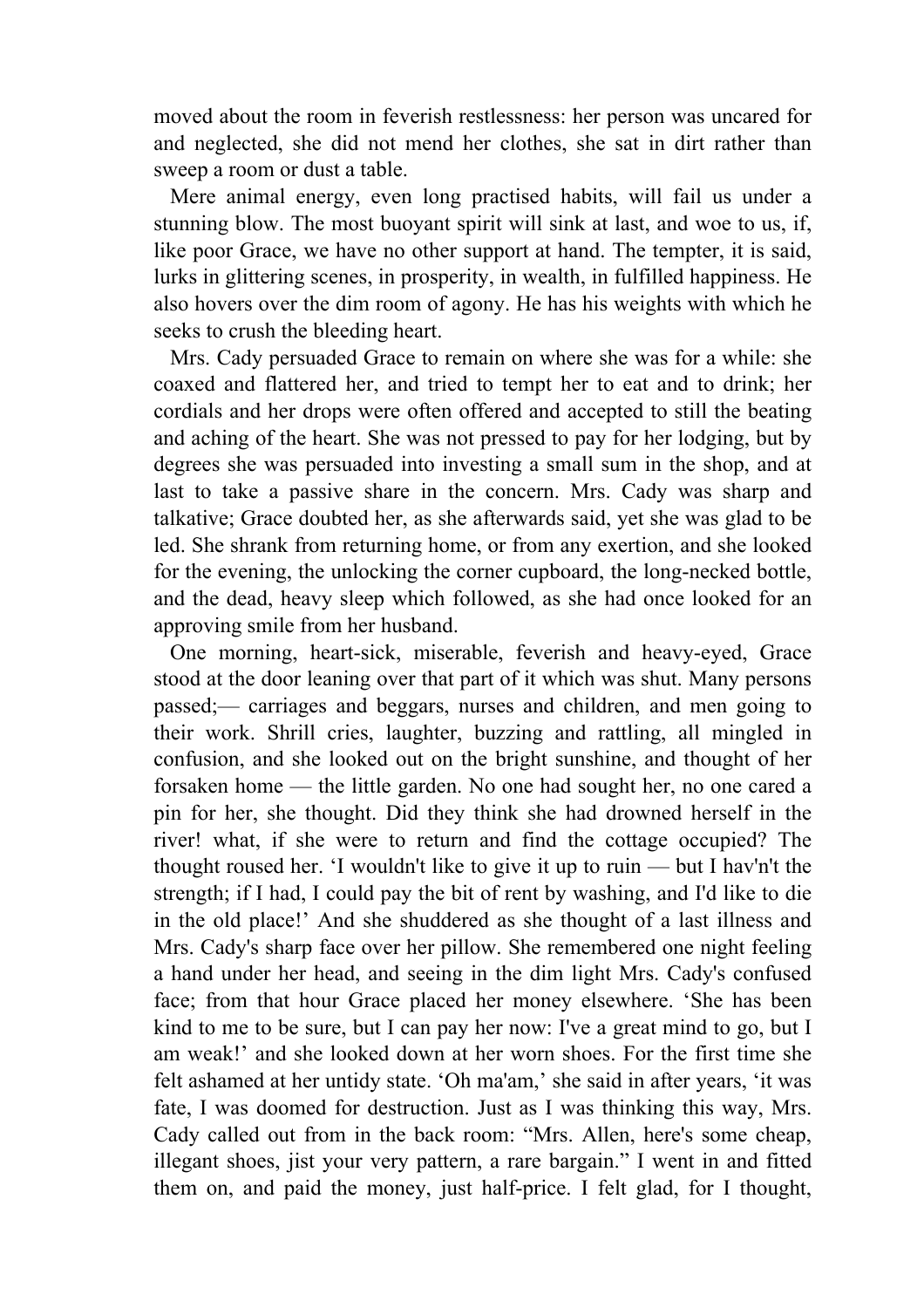"now I can walk home when I like." Not three hours afterwards in came some constables. Mrs. Cady and I were seized for buying stolen goods; we were put into jail.'

 Mrs. Cady was known as a very doubtful character, which told against Grace. Grace was tried and found guilty. It was clear and just, as she said, she knew she could'nt deny it: she heard her sentence, seven years' transportation, with scarcely a sigh, and with no effort to save herself. She did not write to her friends; she scorned the notion of being the one to bring disgrace to the M'Leans. 'Her daughters,'she said, 'should never know what their mother was, till the broad ocean rolled betwixt them.'

 Grace was sent from Belfast to Dublin; and while waiting for the ship, she gained the good will of the matron of the jail. While she was out of the reach of temptation her old habits of industry and her obliging temper showed itself. She made herself useful in the jail and on board the ship: in the latter she was appointed nurse to the sick, and she often showed a Bible, given by the surgeon, with her name written in it; a testimonial of which she was very proud.

 From the ship in Sydney harbour she was sent to the female convict barracks at Paramatta, where she says it made her heart sick to hear the horrible language;— old abandoned sinners and quite young girls crowded together. Grace loathed the place. resolved to try and get assigned out, and there to work and to toil, and try to resist temptation, — any thing to be free from such a place. She begged the matron to try and get her a place. Accordingly, one day the matron called her from the work-room, and told her she had received an application for a laundress in a clergyman's family; she was desired to recommend one, and had chosen her. Grace was thankful at the prospect.

 The next day a man came with a cart, received Grace's small bundle, while she herself, in her convict's dress, seated on the straw, soon left the barracks at Paramatta for a new, strange scene. The roads were edged with wattles in full bloom, their golden blossoms shedding fragrance around. The country was flat and monotonous; the sun hot and burning. The man, — he had been a convict himself, — joked her on her dress, and being sent out at the Queen's expense; and bade her hold up her head, for that 'Government folks were not so bad.' But Grace said her heart sank within her, so forcibly did her shame and situation press upon her. They suddenly stopped at the bottom of a lane, and then the horse slowly mounted the hilt and children's voices rang out clear from the bank, — and as one, a fairhaired boy, reminding her at once of her own child, sprang out to take the whip and reins, she sobbed outright.

The bright stars cast a clear light over the farm that night, and all was